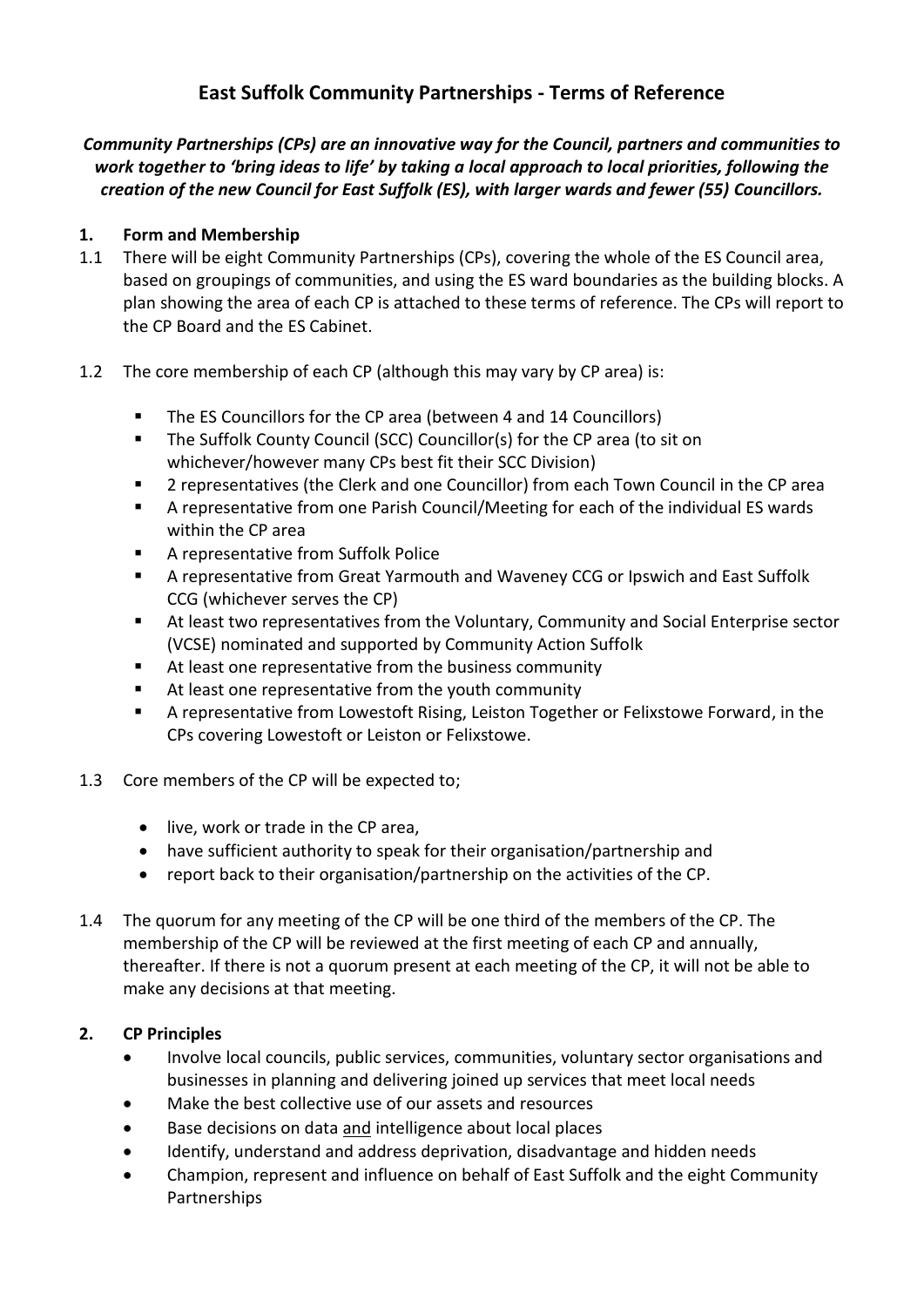## **3. Role of the CPs**

- 3.1 CPs will:
	- a) focus on cross cutting issues for which no one organisation is solely responsible
	- b) hold an annual CP workshop with representatives of the wider community of the CP area to set the priorities for that CP, based on local data and knowledge
	- c) develop an annual work plan to address the CP priorities for the coming year, and support delivery of the ES Strategic Plan
	- d) address the CP priorities and identified gaps in service provision using a solutionfocussed and problem-solving approach
	- e) monitor and adapt their agenda in response to emerging issues affecting the CP area or a wider area in ES
	- f) report quarterly to the CP Board, and annually to the ES Cabinet, on progress against their priorities, and provide such other verbal/written reports to other organisations or partnership bodies, as requested.
	- g) develop proposals for expenditure against the annual budget of £25,000 per CP and seek authorisation for actual expenditure from the ES Cabinet Member for Communities
	- i) bid for funds from the ES Strategic Budget and from other external sources in order to deliver the priorities of the CP
	- j) create Task & Finish/Working Groups as required to explore specific issues/priorities in greater detail
	- k) conduct or commission research into policy or service delivery issues affecting the CP area
	- l) actively support and send representatives to participate in the CPs Annual Forum

## **4. Chair and Vice Chair of CPs**

- 4.1 Each CP will be chaired by an ES Councillor for the CP area. This Councillor will (a detailed Job Description is available);
	- fulfil this role for a minimum of 12 months commencing at the first meeting of the CP
	- sit on the East Suffolk CP Board
	- provide a strong sense of purpose and direction to the CP
	- drive the CP's annual work programme
	- work alongside a range of Officers including the Communities Officer, Support Officer, Head of Communities and the Partnerships Manager.
- 4.2 The Vice Chair will be elected annually by the members of the CP and will deputise for the Chair in their absence.

### **5. Meetings of the CPs**

- 5.1 CP Meetings will be by invitation but held in public and their style will be inclusive and interactive. They will be organised to problem solve (for example workshop style) rather than as formal meetings. They will be held at least three times a year, but additional meetings may be called by the Chair as necessary, on at least five clear working days written notice.
- 5.2 The dates of each CP Meeting will be agreed in advance by the CP and they will be held at a suitable venue within the CP area.
- 5.3 Any member of the CP may request that an item be included on the agenda for a meeting. The meeting papers will be sent out by electronic mail (or post if necessary to those without